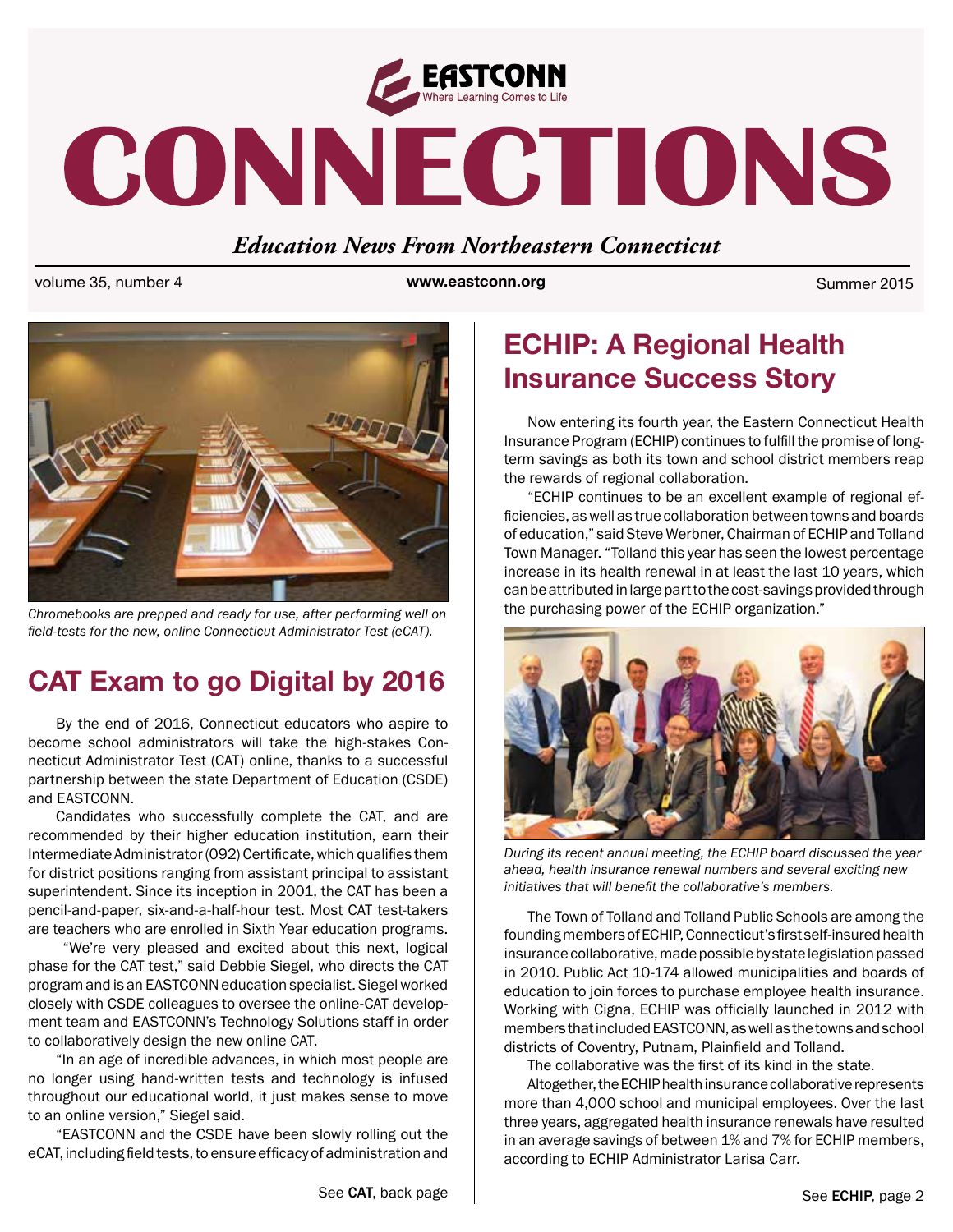#### **ECHIP**, from page 1

"It has been a wonderful partnership, as all of our ECHIP members continue to experience year-over-year savings against regional medical insurance trends," said Carr.

Putnam Public Schools Superintendent William Hull was matter-of-fact about the good things that have come to his district because of ECHIP.

"ECHIP has allowed us to control our health care costs," Hull said, simply. "For the past two years, we have had zero-percent increases in our costs for medical insurance."

Coventry's Finance Director Beth Bauer said ECHIP membership has given her town a distinct advantage.

"Joining with ECHIP has given the Town of Coventry the ability to reduce costs and to collaborate with other communities on wellness programs," said Bauer. "We have come further as a member of the partnership than would have been possible alone, and are looking forward to continued progress."

Ron Lussier, Board of Education Business Manager for Plainfeld Public Schools, said Plainfield schools have also benefited.

"… We fnd ourselves in the unique position of being able to offer a reduction in health insurance premiums to our employees," said Lussier. "Through the effective actions of employee awareness and wellness programs and health/risk assessments, our employees have helped maintain manageable utilization rates. This translates directly into healthier individuals and saves our district money."

"EASTCONN is very pleased about the expanding number of cost-saving initiatives that ECHIP continues to pursue in areas that include dental, student accident insurance and pharmacy coverage," said EASTCONN Executive Director Paula M. Colen.

As a result of ECHIP's success, Werbner, Hull and Carr were invited in May to present information about the collaborative to the Connecticut Legislature's MORE Commission Sub-Committee on Municipal Efficiencies.

"It was an exciting opportunity to share information about ECHIP's success as a regional, cost-savings strategy for both schools and municipalities," said Carr. The MORE Commission is investigating regional efficiencies that may save Connecticut taxpayer dollars.

Werbner, who is a member of the MORE Commission's Municipal Effciencies Sub-Committee, summed up Tolland's feelings about ECHIP.

"We look forward to working closely with the members of ECHIP in future years to further improve offerings to members, with the continued goal of maintaining affordable beneft plans for our employees," he said.

Lussier added, "The Plainfeld Board of Education looks forward to many more years in partnership with other members of the collaborative. I believe we have only scratched the surface of the good things to come out of our relationships in ECHIP."

To learn more, contact Larisa Carr at [lcarr@eastconn.org,](mailto:lcarr@eastconn.org) or at 860-455-0707. Visit ECHIP's Web site at [www.echipct.org](http://www.echipct.org).

#### EASTCONN *Connections*

Writer/Editor: Teddie Sleight ~ tsleight@eastconn.org Assistant: Cindy Laurendeau ~ [claurendeau@eastconn.org](mailto:claurendeau@eastconn.org)

[Communications Department](%20mailto:connections@eastconn.org) [Dotty Budnick](mailto:dbudnick@eastconn.org), Director ~ dbudnick@eastconn.org

EASTCONN Administration Paula M. Colen, Executive Director

EASTCONN, 376 Hartford Turnpike, Hampton, CT 06247 860-455-0707 Fax: 860-455-0691



*Larisa Carr, Administrator of the Eastern Connecticut Health Insurance Program (ECHIP), a regional health insurance collaborative of which EASTCONN is a member, recently met with U.S. Rep. Joe Courtney to discuss the Affordable Care Act and its effects on insurance costs.*

b b b

## **EASTCONN's Annual Meeting May 26, 2015, Hampton**



*Executive Director Paula M. Colen facilitated EASTCONN's Annual Meeting, which featured keynote speaker Harriet Feldlaufer, Director of Early Care & Education for the CSDE's Offce of Early Childhood, as well as examples of student work, a student-poetry reading, program displays and lots of great food and conversation.*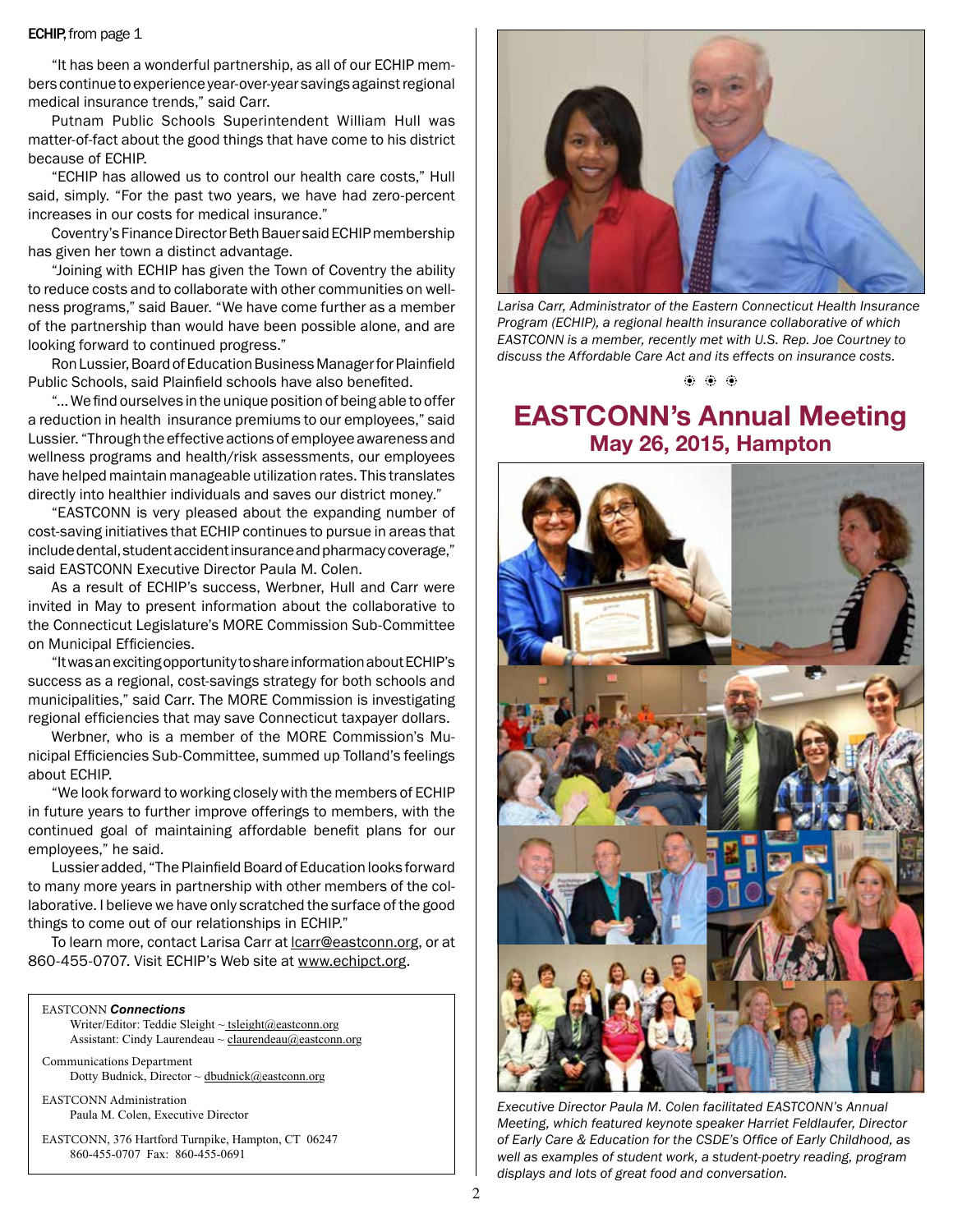# **Dr. Yong Zhao Inspires QMC Student Leaders to Think Bigger**



*QMC students who attended Dr. Yong Zhao's presentation in April brainstormed ways they can implement his ideas in their own school.* 

When author Dr. Yong Zhao recently presented education strategies for inspiring students' leadership and creativity in schools, there were nine eager EASTCONN Quinebaug Middle College (QMC) students in the audience, soaking it all in.

As he discussed student-focused learning environments that will foster tomorrow's leaders, Zhao told the region's educators during an EASTCONN workshop that he was delighted to have QMC students in attendance.

"They are the future," Zhao observed. Zhao is an internationally recognized educator, author and innovator. His EASTCONN workshop focused on concepts from his latest book, *World Class Learners: Educating Creative and Entrepreneurial Students.* 

After Zhao's presentation, QMC students were so engaged that EASTCONN educators were determined to keep the conversation going. They wanted students to examine Zhao's insights, as well as their own, and consider ways to weave them into QMC's studentcentered culture and curriculum.

 Led by Toni Ryan, Ed.D., EASTCONN's Director of Curriculum, Instruction, Assessment and Accreditation; Amy Drowne, Director of EASTCONN's Center for Educational Leadership (CEL); and QMC Principal Gino LoRicco, QMC students met several days after Zhao's workshop to discuss what they'd learned.

"Our goal was to encourage students to expand on Dr. Zhao's ideas, to think creatively, and to take a leadership role in developing or enhancing their learning environment at QMC," said Ryan. "The QMC learning model already supports the creation of independent, well-rounded students who actively manage their own educational plans. We wanted them to take it a step further, by also thinking as leaders, in more global, entrepreneurial terms."

QMC students brainstormed ideas for stimulating individual creativity and an entrepreneurial spirit among their peers.

"That initial meeting was a validation of the work that is already being done at QMC," said Drowne. "It was a lively exchange of ideas."

Zhao believes that American schools must prepare students for the future by encouraging them to think globally and actively seek entrepreneurial opportunities and careers that are sustainable in the face of rapid shifts in society and technology. He also emphasizes the importance of community service.

 "We need to expand on the individual student learning idea," said Amber Gardiner, a QMC freshman. "We should allow students to have more control over their own learning and create more opportunities for independent study."

 "When I heard Dr. Zhao, I got all kinds of different ideas about how to get more people involved in activities that can have a bigger impact," said Raina Tessier, a junior, who is leading efforts at QMC for "Teens for Jeans" and Nepali earthquake relief.

 "I remember him talking about the importance of doing things, of being well-rounded and participating in community service and in the arts," Tessier said. "It was inspiring. We have to use our creativity to infuence leadership potential in other teens."

One student suggested that QMC establish an on-site resource room, or incubator, where students could work on individual projects or creative endeavors. Students agreed that they'd like to attend more non-graded classes in areas of individual interest, and that their QMC peers should more proactively build courses of study that focus on their personal, long-term aspirations and interests.

"When the kids returned from Dr. Zhao's workshop, they were inspired to work in leadership roles on advocacy and fund-raising for worthy causes," said LoRicco.

"A lot of people talk about 21st century skills," LoRicco continued. "Promoting creativity in our students is exactly what's going to translate into 21st century skills. When we give students an opportunity to have a say in what they're doing and learning, that produces creative greatness."



*Dr. Yong Zhao presented a workshop to Connecticut educators focused on employing strategies for inspiring student leadership and creativity.* 

Ryan is collaborating with Drowne to launch a new Center for Student Leadership, based on the EASTCONN CEL model, which will develop students' skills in advocacy, community engagement and activism. EASTCONN's two magnet high schools (QMC and Arts at the Capitol Theater) will pilot the program.

During another recent meeting, QMC students agreed that their school was already supporting their individuality and creativity through its student-centered approach to learning.

 "QMC is more than the average high school," said Rob Ciarlo, a sophomore. "Here, you're able to expand yourself and pursue your interests, instead of being a number in a computer. Here, we can pursue individualized learning and new ideas. Students can infuence their future and learn things that they won't necessarily get in a classroom."

Learn more by contacting QMC Principal Gino LoRicco at 860 932-4100 or at g[loricco@eastconn.org.](mailto:gloricco@eastconn.org)